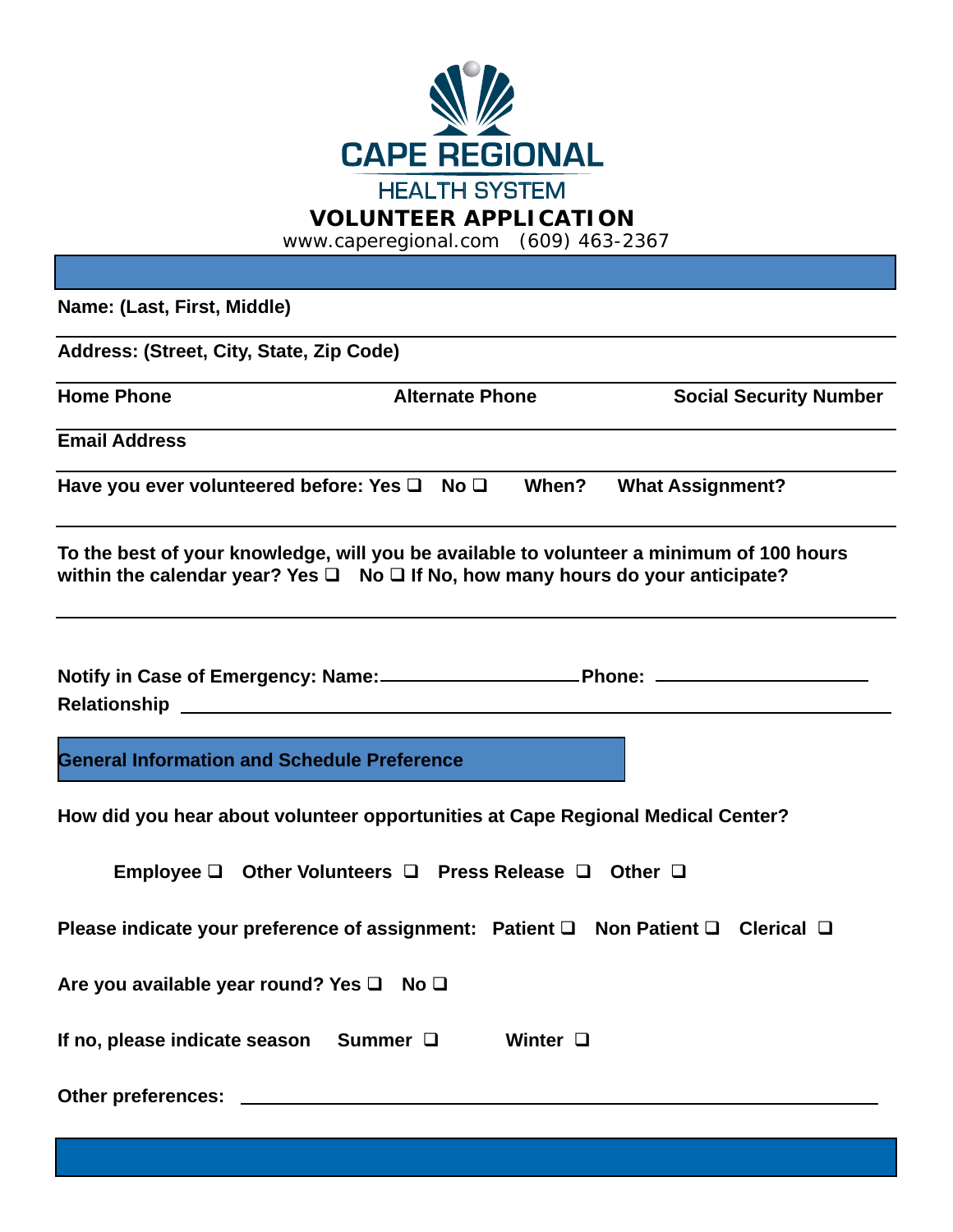|                       | Available to volunteer (please check all that apply) |                                                      |                                       |                           |                                    |
|-----------------------|------------------------------------------------------|------------------------------------------------------|---------------------------------------|---------------------------|------------------------------------|
|                       |                                                      | <b>Mornings</b><br>8 a.m. - 12 p.m.                  | <b>Afternoons</b><br>12 p.m. - 4 p.m. |                           | <b>Evenings</b><br>4 p.m. - 8 p.m. |
|                       | <b>Monday</b>                                        |                                                      |                                       |                           |                                    |
|                       | <b>Tuesday</b>                                       |                                                      |                                       |                           |                                    |
|                       | Wednesday                                            |                                                      |                                       |                           |                                    |
|                       | <b>Thursday</b>                                      |                                                      |                                       |                           |                                    |
|                       | <b>Friday</b>                                        |                                                      |                                       |                           |                                    |
|                       | <b>Saturday</b>                                      |                                                      |                                       |                           |                                    |
|                       | <b>Sunday</b>                                        |                                                      |                                       |                           |                                    |
|                       | References (Please exclude relatives)                |                                                      |                                       |                           |                                    |
| <b>Name</b>           | <b>Address</b>                                       | <b>Telephone Number</b>                              |                                       |                           | <b>Length of Time Known</b>        |
| 1)                    |                                                      |                                                      |                                       |                           |                                    |
| 2)                    |                                                      |                                                      |                                       |                           |                                    |
|                       |                                                      | For Completion by Teen Applicants Only (14-18 years) |                                       |                           |                                    |
|                       | <b>Name of Parent or Legal Guardian</b>              |                                                      |                                       |                           |                                    |
| <b>Parent's Cell:</b> | <b>Teen's Cell:</b>                                  | <b>Teen's Home Phone:</b>                            |                                       | <b>Teen's Work Phone:</b> |                                    |
| <b>Address</b>        |                                                      | <b>City</b><br><b>State</b>                          |                                       | <b>Zip Code</b>           |                                    |
|                       |                                                      |                                                      |                                       |                           |                                    |

| <b>High School</b>                                   |                           | <b>Year of Graduation</b>  |
|------------------------------------------------------|---------------------------|----------------------------|
| Have you had chicken pox? Yes $\Box$ No $\Box$ Date: |                           |                            |
| <b>German measles?</b>                               |                           | Yes $\Box$ No $\Box$ Date: |
| Measles?                                             | $Yes \Box No \Box Data$ : |                            |

**Name of School Counselor <b>Telephone Number:**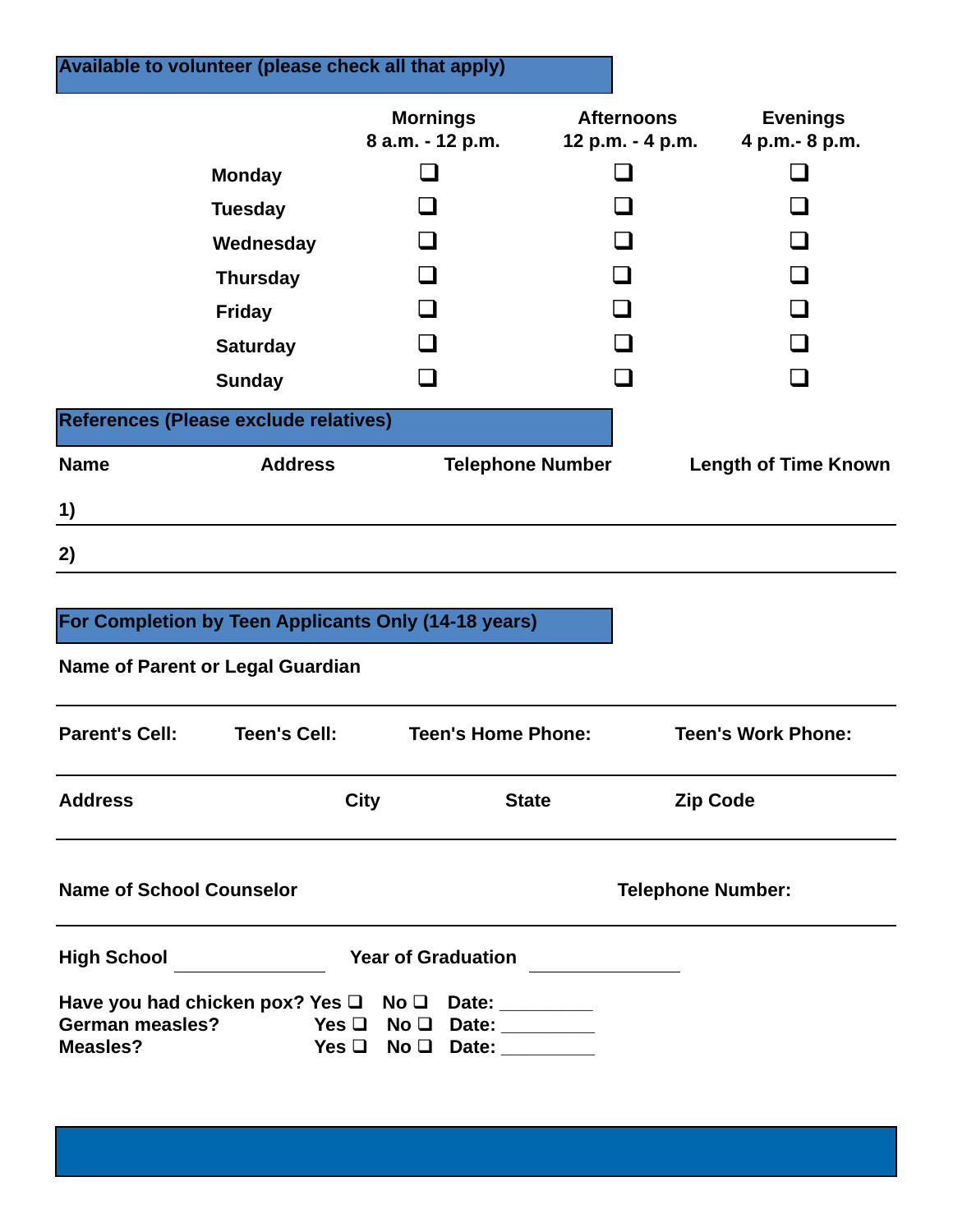| <b>Clerical Skills</b>                              |                           |                           |  |  |  |  |  |
|-----------------------------------------------------|---------------------------|---------------------------|--|--|--|--|--|
| Typing $\Box$                                       | Librarian                 | <b>Mailings</b>           |  |  |  |  |  |
| Filing $\Box$                                       | <b>Record Updating</b>    | Alphabetizing $\Box$      |  |  |  |  |  |
| Phone receptionist $\Box$                           | <b>Numerical Updating</b> | <b>Cash Register</b>      |  |  |  |  |  |
| Using copier $\Box$                                 | <b>Computer</b>           | <b>Other</b>              |  |  |  |  |  |
| Patient Care Services (please check all that apply) |                           |                           |  |  |  |  |  |
| Messenger Services $\Box$ Read to patients          |                           | <b>Visiting/listening</b> |  |  |  |  |  |
| Transporting $\Box$<br>Other $\Box$                 | Feeding patients $\Box$   | <b>Pastoral Care</b>      |  |  |  |  |  |
| <b>Personal Skills/Talents to Use or Teach:</b>     |                           |                           |  |  |  |  |  |
| Musical Instrument $\Box$<br>(specify)              | Crafts $\Box$             | Crocheting $\Box$         |  |  |  |  |  |
| Knitting $\Box$                                     | Painting $\Box$           |                           |  |  |  |  |  |

## **Mission Vision Values**

**Our Mission** is to provide the highest quality healthcare to our community.

**Our Vision** is to be the healthcare leader and provider of choice by developing a comprehensive, independent, and high quality healthcare system.

# **Values**

~ Quality. We strive to provide the highest quality of care and continually look for ways to improve the services we provide.

~ Service. We are committed to exceeding the expectations of our patients, their families, our physicians, and staff.

- ~ Efficiency. We will utilize our resources wisely and efficiently to achieve our goals.
- ~ Integrity. We perform our jobs in an ethical manner, with honesty, sincerity, and respect of others.
- ~ Safety. We promote a safe and healthy environment for our patients, their families, our staff, physicians, volunteers, and visitors.

~ Professionalism. We are dedicated to enhancing our professional and personal knowledge and skills through ongoing professional development efforts.

~ Teamwork. We will work together as a team to achieve the best possible results.

~ Compassion. We seek to offer a compassionate and caring environment to promote the healing and well-being of our patients and their families.